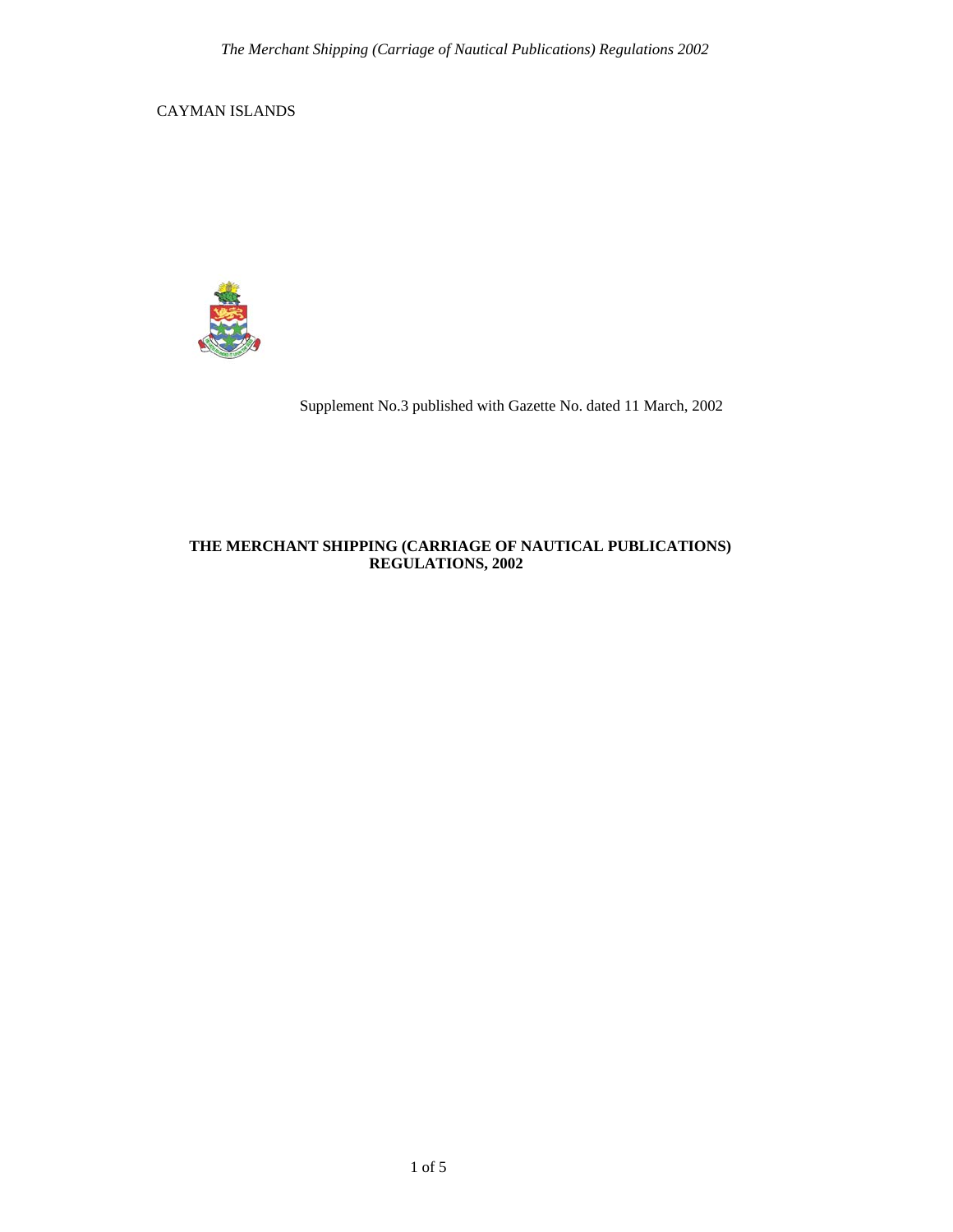# **ARRANGEMENT OF REGULATIONS**

- <span id="page-1-0"></span>1. [Citation](#page-2-0)
- 2. Interpretation<br>3. Application
- Application
- 4. Requirement to carry nautical publications
- 5. [Charts](#page-3-0)
- 6. Publications<br>7. Carriage of el
- 7. Carriage of electronic versions of publications<br>8. Penalties
- Penalties
- 9. Power to detain
- 10. Repeal

[Schedule](#page-4-0): Publications to be carried by Cayman Islands ships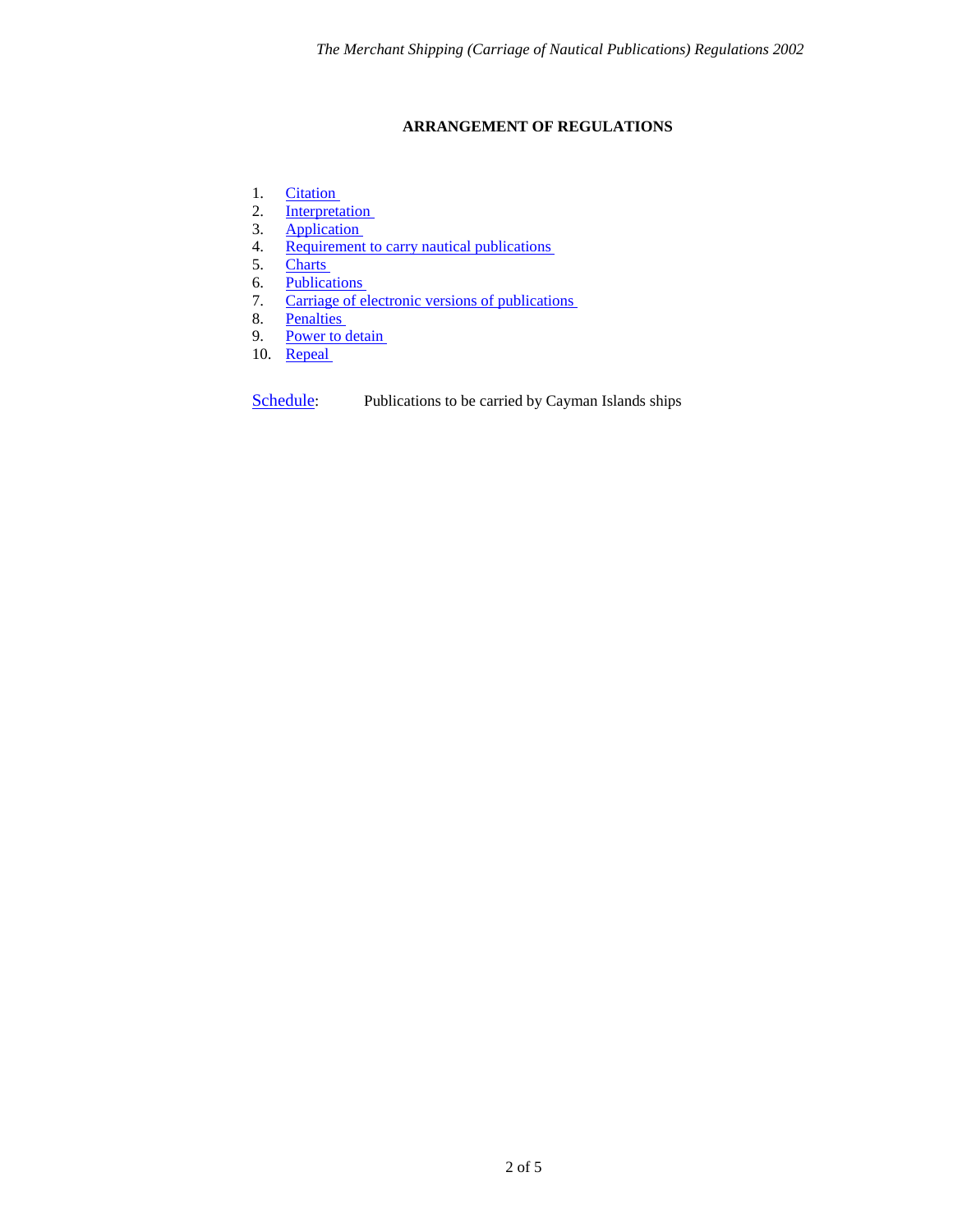## **THE MERCHANT SHIPPING LAW (2001 REVISION)**

## **THE MERCHANT SHIPPING (CARRIAGE OF NAUTICAL PUBLICATIONS) REGULATIONS, 2002**

The Governor in Council, in exercise of the powers conferred on him by section 166 (1), (3) and (4) of the Merchant Shipping Law (2001 Revision) makes the following Regulations-

<span id="page-2-0"></span>1. These Regulations may be cited as the Merchant Shipping (Carriage of Nautical Publications) Regulations, 2002. Citation

## <span id="page-2-1"></span>Interpretation 2. (1) In these Regulations unless the context otherwise requires-

"Law" means the Merchant Shipping Law (2001 Revision);

"passenger ship" means a ship or hovercraft carrying more than twelve passengers;

"tons" means gross tonnage as determined under the International Convention on Tonnage Measurement of Ships, 1969, as amended, or under any regulations relating to tonnage measurement made under the Law, as the case may be and where a ship has alternative gross tonnages, means the larger of those tonnages.

(2) In regulations 4 to 8 "ship" includes hovercraft; and cognate expressions shall be construed accordingly; provided that "Cayman Islands ship" shall, in relation to hovercraft mean hovercraft registered in the Cayman Islands.

# <span id="page-2-2"></span>Application 3. (1) Subject to paragraph (2), these Regulations apply to-

(a) Cayman Islands ships and hovercraft registered in the Cayman Islands wherever they may be; and

(b) other ships while in Cayman Islands waters.

(2) These Regulations do not apply to-

(a) ships which are less than 12 metres in registered length; or in the case of ships which are not registered, are less than 12 metres in length ascertained in accordance with the definition of "length" in the International Convention on Load Lines, 1966, as amended;

- (b) hovercraft with a bottom planking which is less than 12 metres in length; or
- (c) pleasure vessels.
- <span id="page-2-3"></span>Requirement to  $4. (1)$  All ships shall carry-
- early nautical (a) such charts complying with regulation 5; and publications

(b) such adequate and up to date sailing directions, lists of lights, notices to mariners, tide tables and other nautical publications,

as are necessary for the intended voyage.

(2) All sea-going passenger ships, and all other ships of 300 tons or more, shall carry the International Code of Signals published by the IMO.

(3) Without prejudice to paragraphs (1) and (2), sea-going Cayman Islands ships shall carry the publications specified in Part A of the Schedule, and all Cayman Islands ships shall carry the publications or relevant parts of publications, specified in Part B of the Schedule.

carry nautical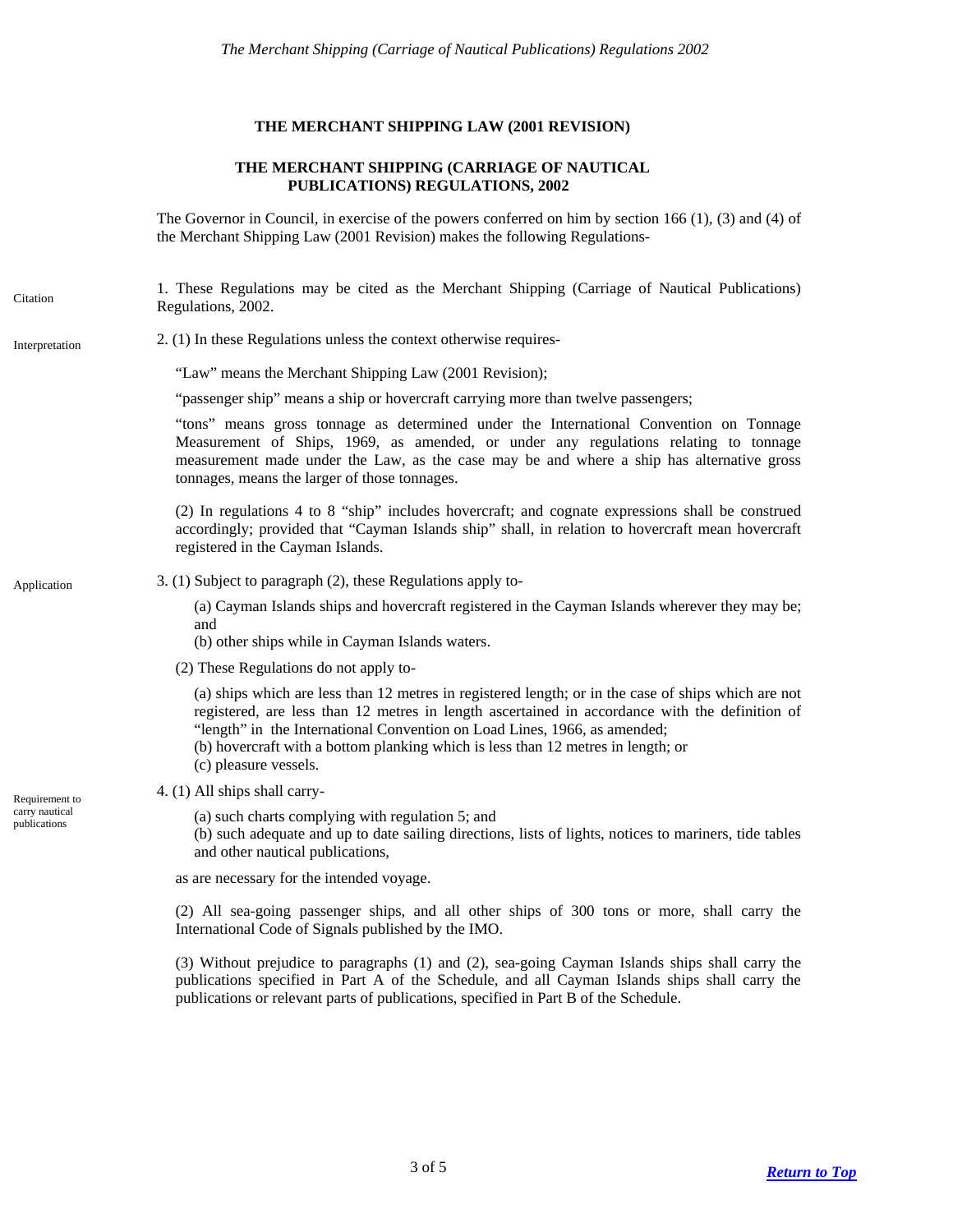(i) all navigational marks which may be used by a ship when navigating the

(a) be of such a scale and contain sufficient detail as clearly to show-

waters which are comprised in the chart;

<span id="page-3-5"></span><span id="page-3-4"></span><span id="page-3-3"></span><span id="page-3-2"></span><span id="page-3-1"></span>

|                                                                      | (ii) all known dangers affecting those waters; and<br>information concerning any ships' routing and ship reporting measures<br>(iii)<br>applicable to those waters<br>(b) either be published by the Hydrographer of the Navy or, if not so published, be of a<br>similar scale to those so published and contain equivalent detail; and<br>(c) in all cases, be of the latest obtainable edition and, be-<br>in the case of charts published by the Hydrographer of the Navy, corrected and<br>(i)<br>kept up to date from the latest relevant obtainable Notices to Mariners and<br>Radio Navigational Warnings; and<br>in the case of charts not so published, otherwise adequately corrected and kept<br>(ii)<br>up to date. |
|----------------------------------------------------------------------|----------------------------------------------------------------------------------------------------------------------------------------------------------------------------------------------------------------------------------------------------------------------------------------------------------------------------------------------------------------------------------------------------------------------------------------------------------------------------------------------------------------------------------------------------------------------------------------------------------------------------------------------------------------------------------------------------------------------------------|
|                                                                      | $(2)$ In paragraph $(1)(b)$ , the reference to the Hydrographer of the Navy includes a reference<br>to any authority in any country other than the United Kingdom exercising functions similar<br>to those of the Hydrographer.                                                                                                                                                                                                                                                                                                                                                                                                                                                                                                  |
| Publications<br>Carriage of electronic<br>versions of<br>publication | 6. (1) The publications carried pursuant to regulation 4(2) and (3) shall be of the latest<br>obtainable edition and incorporate the latest relevant supplements and corrections                                                                                                                                                                                                                                                                                                                                                                                                                                                                                                                                                 |
|                                                                      | (2) In the case of publications listed in Part B of the Schedule, only those parts of the<br>publication which are relevant to a ship's voyage and operation need be carried.                                                                                                                                                                                                                                                                                                                                                                                                                                                                                                                                                    |
|                                                                      | (3) In the case of publications whose publisher is listed in the Schedule as the<br>Hydrographer of the Navy, it shall be acceptable if the publication is published by some<br>other person or body and is of equivalent standard and content.                                                                                                                                                                                                                                                                                                                                                                                                                                                                                  |
|                                                                      | 7. (1) Electronic versions of the nautical publications, other than charts, required to be carried<br>by these regulations may be carried in lieu of printed versions where the electronic version<br>is identical in substance to the printed version and it is in a read-only format.                                                                                                                                                                                                                                                                                                                                                                                                                                          |
|                                                                      | (2) In this regulation, "read-only format" means an electronic format by which information<br>can be read and printed but cannot be altered or amended electronically in the format in<br>which it is presented.                                                                                                                                                                                                                                                                                                                                                                                                                                                                                                                 |
| Penalties                                                            | 8. (1) If a ship goes to sea or on a voyage or attempts to go to sea or on a voyage in<br>contravention of regulation 4, the owner and master is each guilty of an offence and liable<br>on summary conviction to a fine not exceeding level 4 on the standard scale.                                                                                                                                                                                                                                                                                                                                                                                                                                                            |
|                                                                      | (2) It shall be a defence for a person charged under these Regulations to show that he took<br>all reasonable steps and used all due diligence to avoid commission of the offence.                                                                                                                                                                                                                                                                                                                                                                                                                                                                                                                                               |
| Power to detain                                                      | 9. In any case where a ship does not comply with the requirements of these Regulations, the<br>ship shall be liable to be detained, and section 439 of the Law shall have effect in relation to<br>the ship, subject to the modification that for the words "this Law", wherever they appear,<br>there are substituted the words "the Merchant Shipping (Carriage of Nautical Publications)<br>Regulations, 2002."                                                                                                                                                                                                                                                                                                               |
| Repeal                                                               | 10. The Merchant Shipping (Carriage of Nautical Publications) (Cayman Islands) Rules, 1988<br>are repealed.                                                                                                                                                                                                                                                                                                                                                                                                                                                                                                                                                                                                                      |

<span id="page-3-0"></span>5. (1) The charts referred to in regulation  $4(1)(a)$  shall-